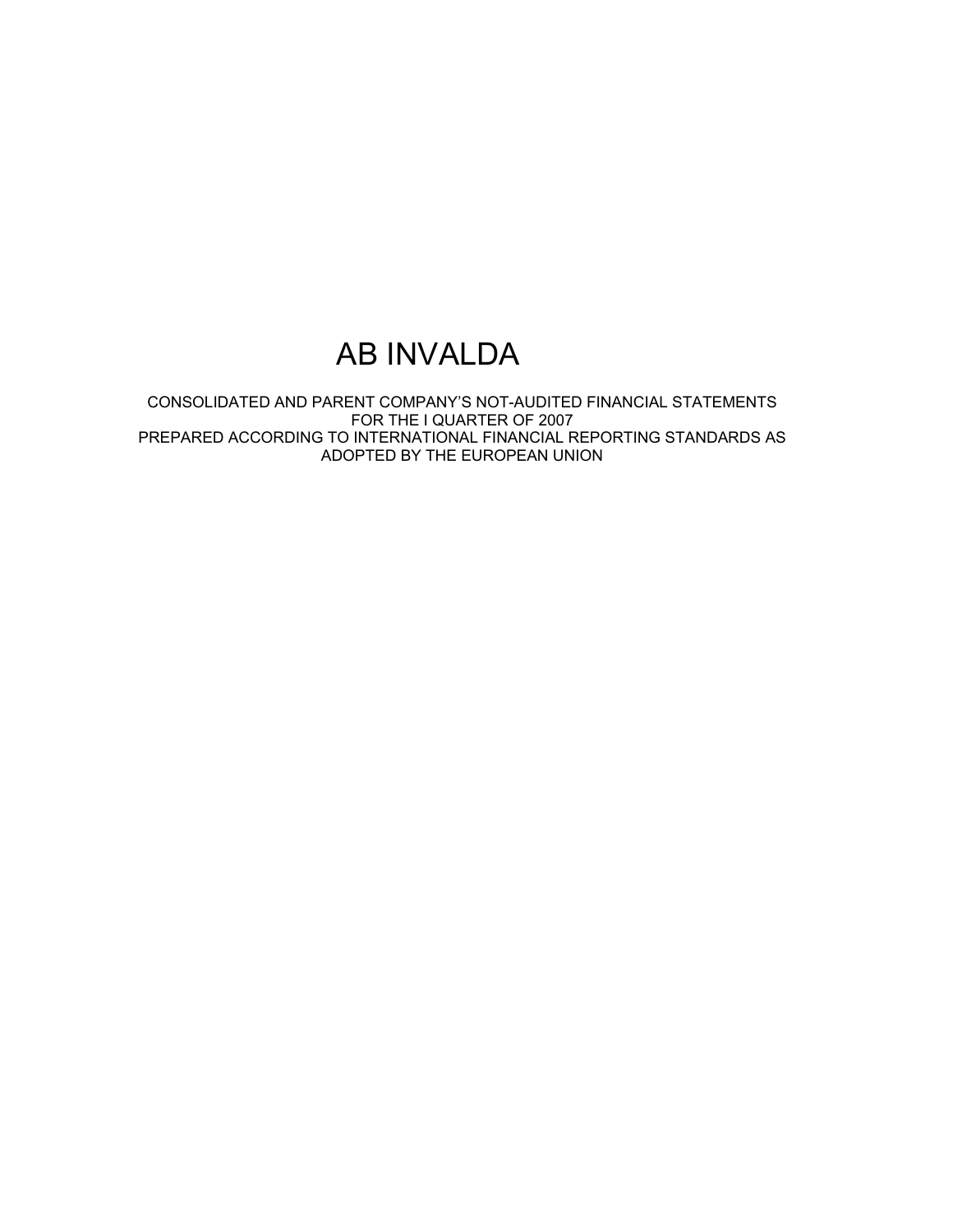### **GENERAL INFORMATION**

### **Board of Directors**

Mr. Vytautas Bučas (chairman of the Board) Mr. Dailius Juozapas Mišeikis Mr. Darius Šulnis

### **Management**

Mr. Darius Šulnis (president) Mr. Raimondas Rajeckas (chief financial officer)

### Registered office and company code

Šeimyniškių St. 3, Vilnius, Lithuania Company code 121304349

### **Bankers**

Nordea Bank Finland Plc. AB DnB Nord bankas Akcinė bendrovė Šiaulių bankas **AB SEB Vilniaus bankas** AB bankas "Hansabankas" AB Sampo Bankas

The financial statements were approved and signed by the Management and the Board of Directors on 30 May 2007.

Management of the company confirms that, to the best of their knowledge, the interim statement is prepared following the valid accounting standards, is true to the reality and presents the true situation of the issuers property, liabilities, financial state, profit or loss.

Mr. Darius Šulnis President

Mr. Raimondas Rajeckas Chief financial officer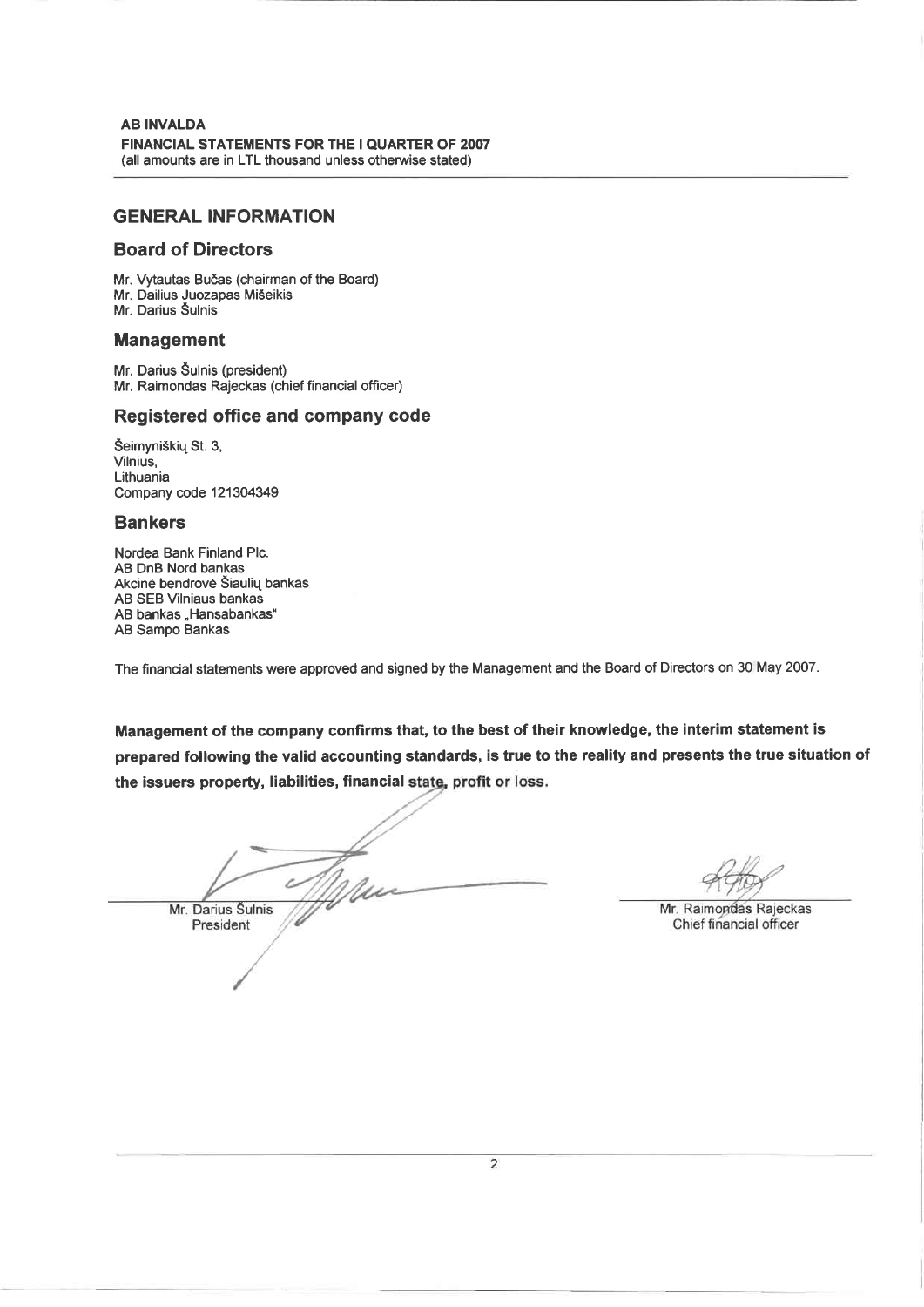# **Consolidated and parent Company's income statements**

|                                                                  |     | Group              |                   | Company           |                   |
|------------------------------------------------------------------|-----|--------------------|-------------------|-------------------|-------------------|
|                                                                  |     | I Quarter<br>2007  | I Quarter<br>2006 | I Quarter<br>2007 | I Quarter<br>2006 |
|                                                                  |     |                    | (restated)        |                   | (restated)        |
| Revenue                                                          |     |                    |                   |                   |                   |
| Furniture production revenue                                     |     | 38,697             | 31,665            |                   |                   |
| Rent and other real estate income                                |     | 9,409              | 5,263             |                   |                   |
| Financial mediation revenue                                      |     | 9,123              | 1,992             |                   |                   |
| Pharmacy revenue                                                 |     | $\overline{a}$     | 16,171            |                   |                   |
| Other production and services revenue                            |     | 2,257              | 3,197             |                   |                   |
| Hotel revenue                                                    |     | 2,586              | 2,273             |                   |                   |
| <b>Total revenue</b>                                             |     | 62,072             | 60,560            |                   |                   |
| Other income                                                     | 8.1 | 8,614              | 5,879             | 147               | 604               |
| Valuation gains                                                  |     | 6,996              | 2,398             |                   |                   |
| <b>Valuation losses</b>                                          |     |                    |                   |                   |                   |
| Changes in inventories of finished goods and work in<br>progress |     | 495                |                   |                   |                   |
| Raw materials and consumables used                               |     |                    |                   |                   |                   |
|                                                                  |     | (25, 526)          | (25, 939)         |                   |                   |
| Salaries and related expenses                                    |     | (15, 619)          | (17, 128)         | (407)             | (265)             |
| Depreciation and amortisation                                    |     | (3, 377)           | (3,704)           | (39)              | (27)              |
| Subcontractor expenses                                           |     | (1,996)            | (978)             |                   |                   |
| Premises rent and utilities                                      |     | (2, 413)           | (2,313)           | (92)              | (45)              |
| Fees for securities                                              |     | (648)              | (347)             | (18)              | (93)              |
| Vehicles maintenance costs                                       |     | (681)              | (515)             | (13)              | (16)              |
| Other taxes                                                      |     | (1,002)            | (700)             | (30)              | (60)              |
| Advertising and other promotion expenses                         |     | (977)              | (863)             | (3)               | (9)               |
| Repair and maintenance of premises<br>Loss on sales of shares    |     | (1,409)<br>(1,655) | (1, 517)          | (1)               |                   |
|                                                                  |     |                    | (1,587)           |                   |                   |
| Other operating expenses                                         |     | (3,797)            | (3,963)           | (120)             | (64)              |
| Finance income                                                   | 8.3 | 2,287              | 1,934             | 15,975            | 4,348             |
| Finance expenses                                                 | 8.2 | (7,665)            | (6, 577)          | (1, 358)          | (578)             |
| Share of profit from associates and joint ventures               |     | 3,481              | (3,258)           |                   |                   |
| Profit before tax                                                |     | 17,180             | 1,383             | 14,041            | 3,795             |
| Income tax expense                                               | 6   | (4,277)            | (1, 404)          |                   |                   |
| Profit for year                                                  |     | 12,903             | (21)              | 14,041            | 3,795             |
| Attributable to:                                                 |     |                    |                   |                   |                   |
| Equity holders of the parent                                     |     | 9,992              | (1,076)           |                   |                   |
| Minority interest                                                |     | 2,911              | 1,055             |                   |                   |
| Basic and diluted earnings per share (in LTL)                    |     | 0.22               | (0.03)            |                   |                   |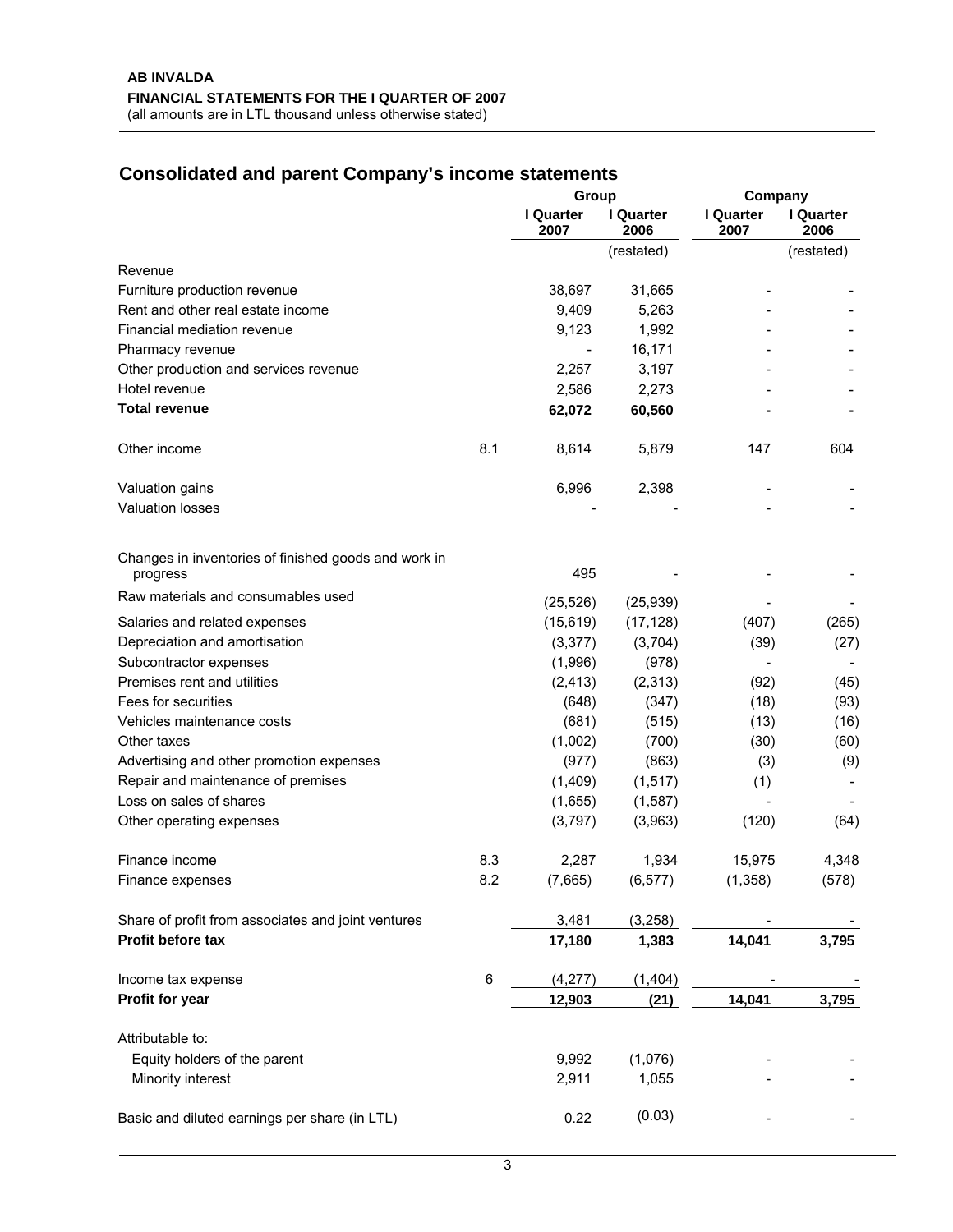# **Consolidated and parent Company's balance sheets**

|                                                     |                           | Group                               |                           | Company                             |
|-----------------------------------------------------|---------------------------|-------------------------------------|---------------------------|-------------------------------------|
|                                                     | As of 31<br>March<br>2007 | As of 31<br><b>December</b><br>2006 | As of 31<br>March<br>2007 | As of 31<br><b>December</b><br>2006 |
| <b>ASSETS</b>                                       | unaudited                 | audited                             | unaudited                 | audited                             |
| <b>Non-current assets</b>                           |                           |                                     |                           |                                     |
| Property, plant and equipment                       |                           |                                     |                           |                                     |
| Hotels                                              | 48,478                    | 49,821                              |                           |                                     |
| Other property, plant and equipment                 | 141,309                   | 147,449                             | 602                       | 630                                 |
| 9<br>Total property, plant and equipment            | 189,787                   | 197,270                             | 602                       | 630                                 |
| 9<br>Investment properties                          | 421,182                   | 391,303                             |                           |                                     |
| 9<br>Intangible assets                              | 5,592                     | 5,659                               | 14                        | 8                                   |
| Non-current financial assets                        |                           |                                     |                           |                                     |
| 7<br>Investments into subsidiaries                  |                           |                                     | 68,774                    | 67,141                              |
| 7<br>Investments into associates and joint ventures | 189,186                   | 186,509                             | 134,548                   | 118,797                             |
| Other non-current investments                       | 1,822                     | 1,851                               | 1,820                     | 1,771                               |
| <b>Granted loans</b>                                | 20,179                    | 15,338                              | 35,412                    | 30,350                              |
| Total non-current financial assets                  | 211,187                   | 203,698                             | 240,554                   | 218,059                             |
| Deferred tax asset                                  | 1,158                     | 1,131                               |                           |                                     |
| <b>Total non-current assets</b>                     | 828,906                   | 799,061                             | 241,170                   | 218,697                             |
| <b>Current assets</b>                               |                           |                                     |                           |                                     |
| Inventories                                         | 18,386                    | 18,499                              |                           |                                     |
| Trade and other receivables                         | 65,417                    | 60,822                              | 1,732                     |                                     |
| Short term loans granted                            | 11,833                    | 8,499                               | 22,156                    | 16,981                              |
| Prepaid income tax                                  | 4,370                     | 4,173                               |                           |                                     |
| Prepayments and other current assets                | 3,226                     | 1,832                               | 10                        | 4                                   |
| Other current investments                           | 34,325                    | 35,959                              |                           |                                     |
| 4<br>Cash and cash equivalents                      | 10,188                    | 9,161                               | 324                       | 82                                  |
| <b>Total current assets</b>                         | 147,745                   | 138,945                             | 24,222                    | 17,067                              |
| Non-current assets classified as held for sale      | 18,008                    |                                     |                           |                                     |
| <b>Total assets</b>                                 | 994,659                   | 938,006                             | 265,392                   | 235,764                             |

*(cont'd on the next page)*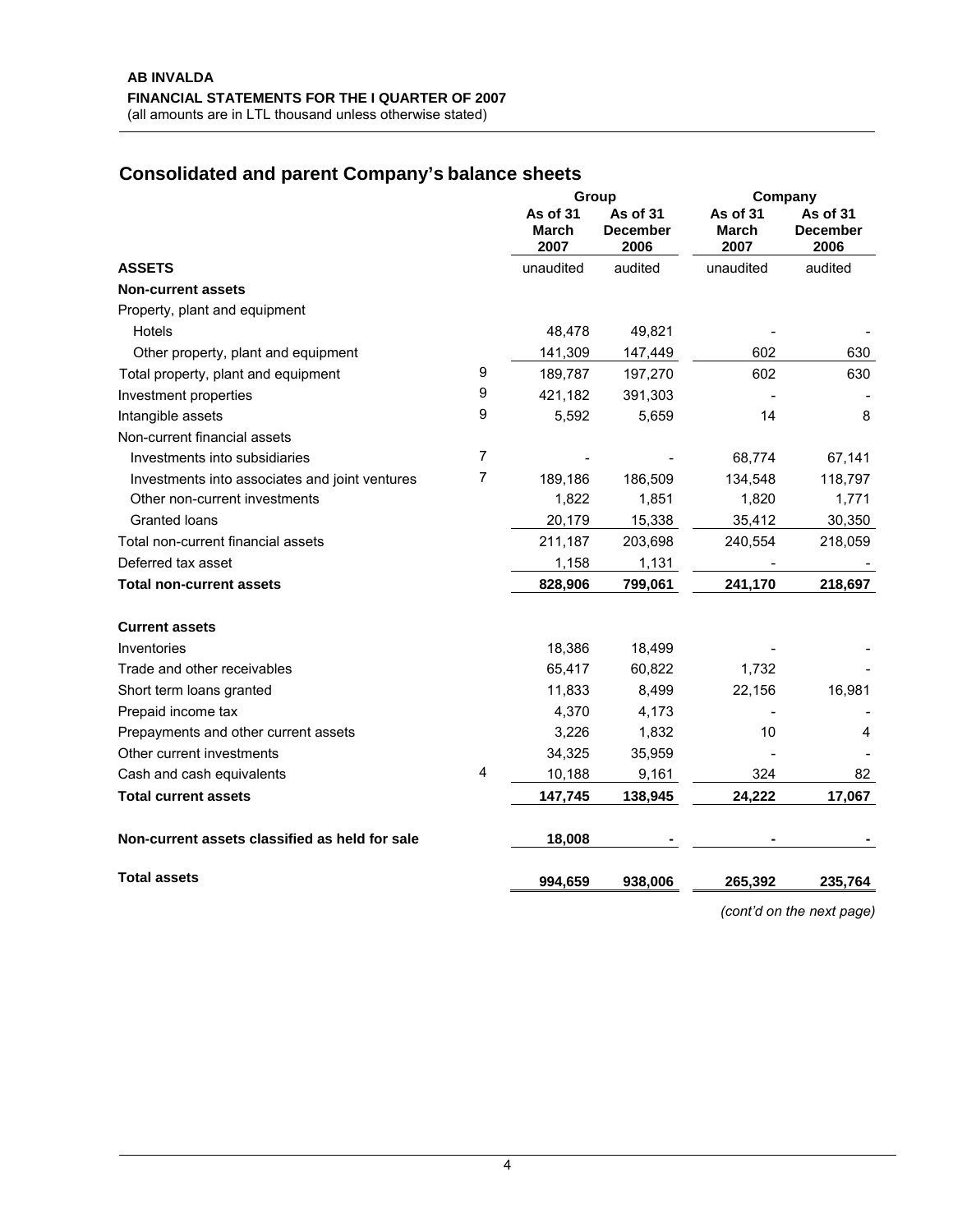# **Consolidated and parent Company's balance sheets (cont'd)**

|                                                     |    |                                  | Group                               |                           | Company                             |
|-----------------------------------------------------|----|----------------------------------|-------------------------------------|---------------------------|-------------------------------------|
|                                                     |    | As of 31<br><b>March</b><br>2007 | As of 31<br><b>December</b><br>2006 | As of 31<br>March<br>2007 | As of 31<br><b>December</b><br>2006 |
| <b>EQUITY AND LIABILITIES</b>                       |    | unaudited                        | audited                             | unaudited                 | audited                             |
| <b>Equity</b>                                       |    |                                  |                                     |                           |                                     |
| Equity attributable to equity holders of the parent |    |                                  |                                     |                           |                                     |
| Share capital                                       |    | 45,008                           | 45,008                              | 45,008                    | 45,008                              |
| Share premium                                       |    | 50,588                           | 50,588                              | 50,588                    | 50,588                              |
| Reserves                                            |    | 25,153                           | 28,683                              | 3,068                     | 3,068                               |
| Retained earnings                                   |    | 212,975                          | 203,860                             | 61,716                    | 47,675                              |
| Foreign exchange reserve                            |    | (70)                             | (48)                                |                           |                                     |
|                                                     |    | 333,654                          | 328,091                             | 160,380                   | 146,339                             |
| <b>Minority interest</b>                            |    | 45,797                           | 40,407                              |                           |                                     |
| <b>Total equity</b>                                 |    | 379,451                          | 368,498                             | 160,380                   | 146,339                             |
| <b>Liabilities</b>                                  |    |                                  |                                     |                           |                                     |
| <b>Non-current liabilities</b>                      |    |                                  |                                     |                           |                                     |
| Non-current borrowings                              | 10 | 325,652                          | 246,347                             | 52,898                    | 2,901                               |
| <b>Financial lease liabilities</b>                  |    | 6,191                            | 6,267                               |                           |                                     |
| Government grants                                   |    | 109                              | 109                                 |                           |                                     |
| Provisions                                          |    | 105                              | 105                                 |                           |                                     |
| Deferred tax liability                              |    | 37,262                           | 35,976                              |                           |                                     |
| Other non-current liabilities                       |    | 197                              | 197                                 |                           |                                     |
| <b>Total non-current liabilities</b>                |    | 369,516                          | 289,001                             | 52,898                    | 2,901                               |
| <b>Current liabilities</b>                          |    |                                  |                                     |                           |                                     |
| Current portion of non-current borrowings           | 10 | 79,544                           | 80,104                              | 1,350                     | 1,350                               |
| Current portion of financial lease liabilities      |    | 1,276                            | 1,467                               |                           |                                     |
| Current borrowings                                  | 10 | 96,499                           | 138,819                             | 47,601                    | 81,770                              |
| Trade payables                                      |    | 27,857                           | 24,707                              | 284                       | 552                                 |
| Provisions                                          |    |                                  |                                     |                           |                                     |
| Income tax payable                                  |    | 4,876                            | 2,785                               | 1,218                     | 1,218                               |
| Advances received                                   |    | 22,640                           | 19,360                              |                           |                                     |
| Other current liabilities                           |    | 13,000                           | 13,265                              | 1,661                     | 1,634                               |
| <b>Total current liabilities</b>                    |    | 245,692                          | 280,507                             | 52,114                    | 86,524                              |
| <b>Total equity and liabilities</b>                 |    | 994,659                          | 938,006                             | 265,392                   | 235,764                             |

*(the end)*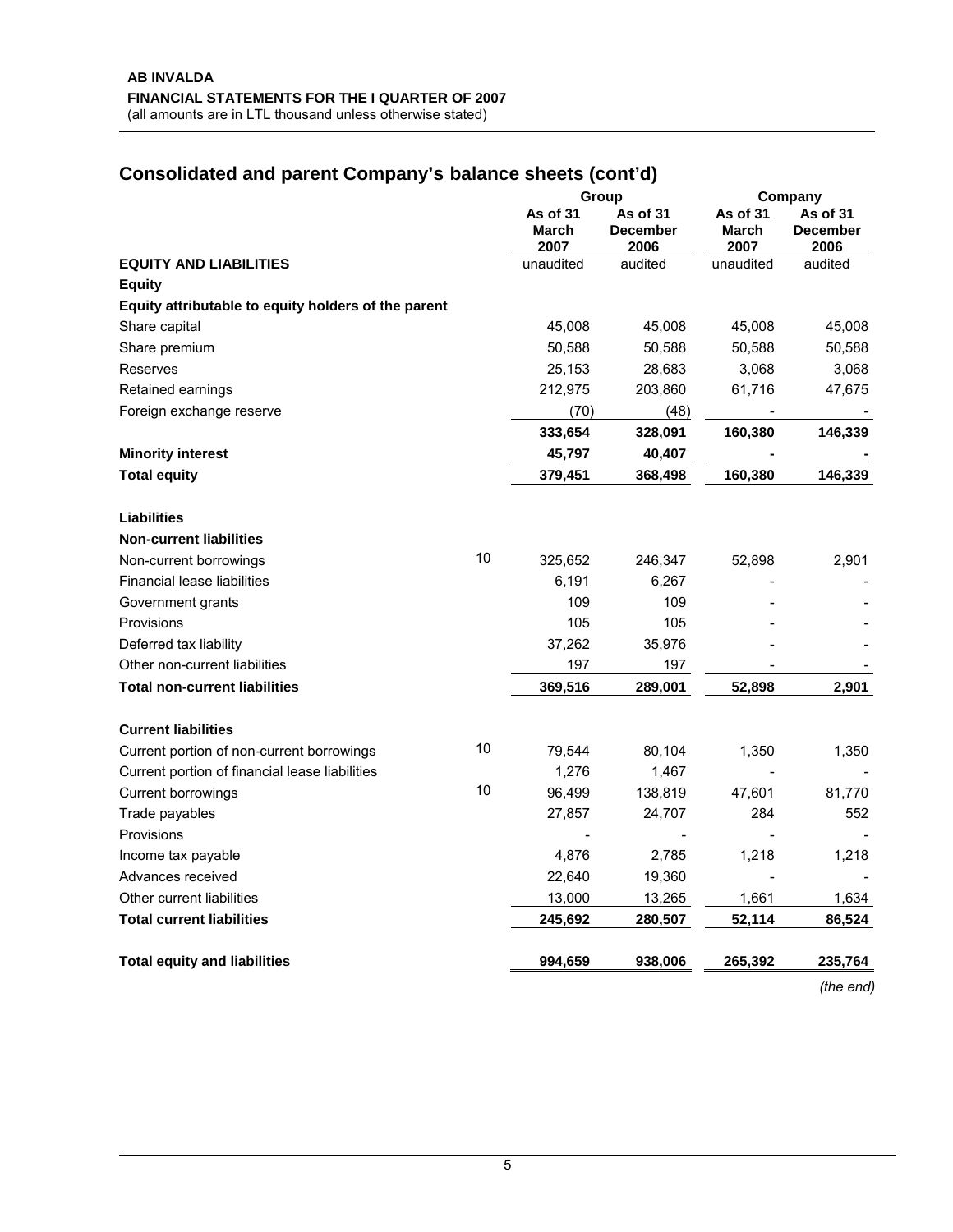# **Consolidated and parent Company's statements of changes in equity**

|                                                                         | Equity attributable to equity holders of the parent |                          |                                          |                          |                          |                               |                          |                          |                      |                     |
|-------------------------------------------------------------------------|-----------------------------------------------------|--------------------------|------------------------------------------|--------------------------|--------------------------|-------------------------------|--------------------------|--------------------------|----------------------|---------------------|
| Group                                                                   | <b>Share</b><br>capital                             | <b>Share</b><br>premium  | <b>Revaluation Fair value</b><br>reserve | reserves                 | Other<br>reserves        | <b>Translation</b><br>reserve | Retained<br>earnings     | Total                    | Minority<br>interest | <b>Total equity</b> |
| Balance as of 31 December 2005                                          | 41,735                                              | 19,815                   | 19,716                                   | 3,273                    | 9,463                    | 472                           | 147,034                  | 241,508                  | 93,782               | 335,290             |
| Net gain (loss) on available-for-sale<br>investments                    |                                                     |                          |                                          | 862                      |                          | $\overline{\phantom{0}}$      | $\overline{\phantom{a}}$ | 862                      |                      | 862                 |
| Income (expenses) recognised directly in equity                         |                                                     |                          |                                          |                          |                          | $\overline{\phantom{a}}$      | 83                       | 83                       |                      | 83                  |
| Total income and expenses for the year<br>recognised directly in equity |                                                     |                          | $\overline{\phantom{0}}$                 | 862                      |                          |                               | 83                       | 945                      |                      | 945                 |
| Profit for the I Quarter of 2006                                        |                                                     |                          |                                          |                          |                          | $\overline{\phantom{a}}$      | (1,076)                  | (1,076)                  | 1,055                | (21)                |
| Total income and expenses for the year                                  |                                                     |                          | $\qquad \qquad \blacksquare$             | 862                      |                          | $\qquad \qquad \blacksquare$  | (993)                    | (131)                    | 1,055                | 924                 |
| Minority of subsidiaries acquired                                       |                                                     |                          |                                          |                          |                          |                               |                          |                          | 28                   | 28                  |
| Revaluation reserve release                                             |                                                     | $\overline{\phantom{0}}$ | (123)                                    | $\overline{\phantom{a}}$ |                          | $\overline{\phantom{a}}$      | 145                      | 22                       |                      | 22                  |
| Change in reserves                                                      |                                                     |                          |                                          | $\overline{\phantom{a}}$ | (85)                     | 283                           | 85                       | 283                      |                      | 283                 |
| Dividends of subsidiaries                                               | $\blacksquare$                                      |                          |                                          |                          | $\overline{\phantom{0}}$ | $\overline{\phantom{a}}$      | $\overline{\phantom{0}}$ | $\overline{\phantom{0}}$ | (100)                | (100)               |
| Balance as of 31 March 2006                                             | 41,735                                              | 19,815                   | 19,593                                   | 4,135                    | 9,378                    | 755                           | 146,271                  | 241,682                  | 94,765               | 336,447             |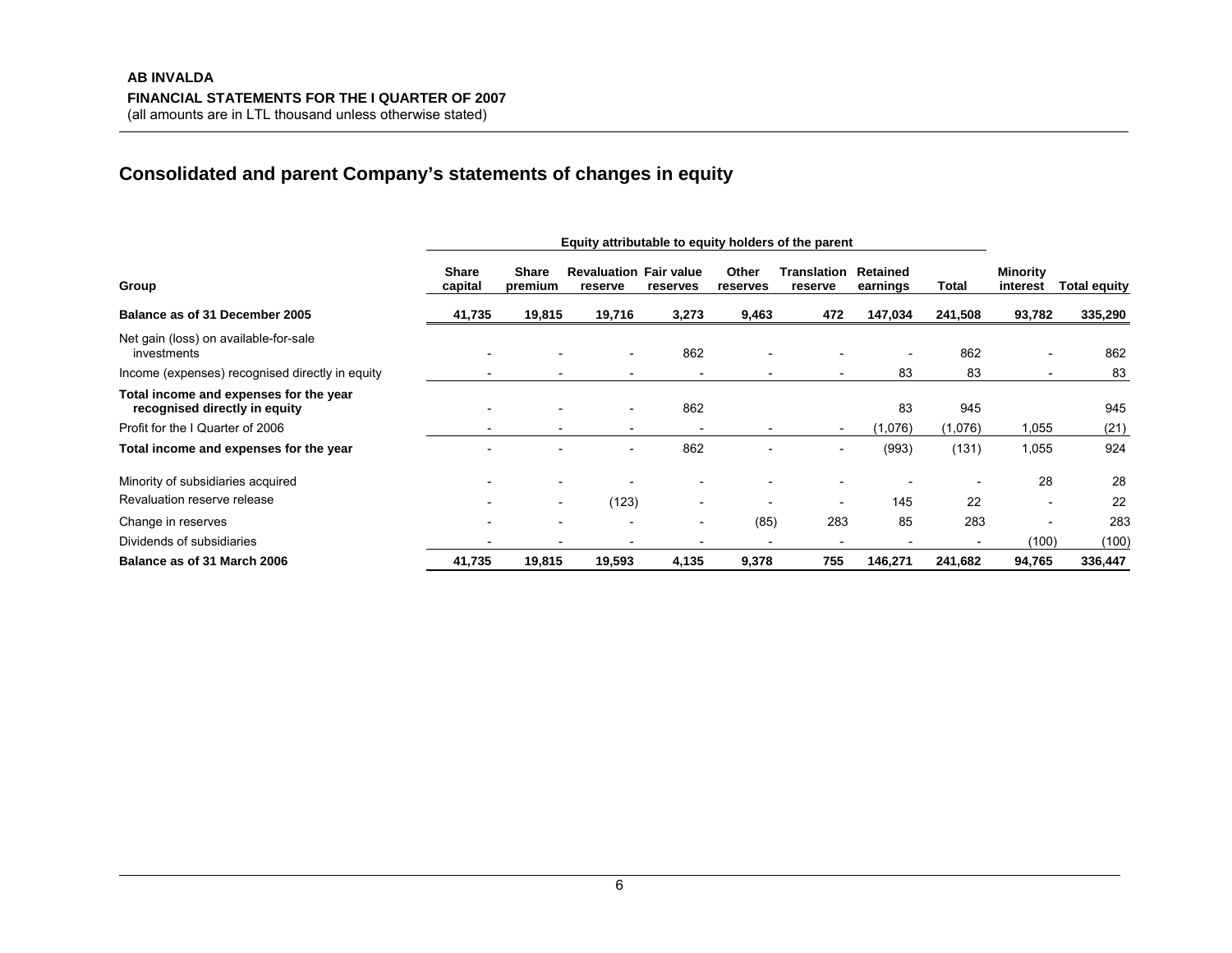# **Consolidated and parent Company's statements of changes in equity (cont'd)**

|                                                                         | Equity attributable to equity holders of the parent |                          |                                          |                          |                   |                          |                          |                          |                          |                     |
|-------------------------------------------------------------------------|-----------------------------------------------------|--------------------------|------------------------------------------|--------------------------|-------------------|--------------------------|--------------------------|--------------------------|--------------------------|---------------------|
| Group                                                                   | <b>Share</b><br>capital                             | <b>Share</b><br>premium  | <b>Revaluation Fair value</b><br>reserve | reserves                 | Other<br>reserves | Translation<br>reserve   | Retained<br>earnings     | Total                    | Minority<br>interest     | <b>Total equity</b> |
| Balance as of 31 December 2006                                          | 45,008                                              | 50,588                   | 18,391                                   | 3,432                    | 6,860             | (48)                     | 203,860                  | 328,091                  | 40,407                   | 368,498             |
| Net gain (loss) on available-for-sale<br>investments                    |                                                     |                          |                                          | (3, 432)                 |                   |                          | $\overline{\phantom{a}}$ | (3, 432)                 | $\overline{\phantom{0}}$ | (3, 432)            |
| Income (expenses) recognised directly in equity                         |                                                     | $\overline{\phantom{a}}$ |                                          |                          |                   | $\overline{\phantom{a}}$ | (886)                    | (886)                    |                          | (886)               |
| Total income and expenses for the year<br>recognised directly in equity |                                                     | $\overline{\phantom{0}}$ |                                          | (3,432)                  |                   |                          | (886)                    | (4,318)                  | $\overline{\phantom{0}}$ | (4,318)             |
| Profit for the I Quarter of 2007                                        |                                                     | $\overline{\phantom{a}}$ |                                          |                          |                   | $\overline{\phantom{a}}$ | 9,992                    | 9,992                    | 2,911                    | 12,903              |
| Total income and expenses for the year                                  |                                                     |                          | -                                        | (3, 432)                 |                   | $\overline{\phantom{0}}$ | 9,106                    | 5,674                    | 2,911                    | 8,585               |
| Minority of subsidiaries acquired                                       |                                                     | $\overline{\phantom{a}}$ |                                          |                          |                   | $\overline{\phantom{a}}$ | (100)                    | (100)                    | 2,509                    | 2,409               |
| Revaluation reserve release                                             |                                                     | $\overline{\phantom{a}}$ | (134)                                    |                          |                   |                          | 145                      | 11                       |                          | 11                  |
| Change in reserves                                                      |                                                     |                          |                                          |                          | 36                | (22)                     | (36)                     | (22)                     | $\overline{\phantom{0}}$ | (22)                |
| Dividends of subsidiaries                                               |                                                     |                          |                                          | $\overline{\phantom{0}}$ |                   |                          |                          | $\overline{\phantom{0}}$ | (30)                     | (30)                |
| Balance as of 31 March 2007                                             | 45,008                                              | 50,588                   | 18,257                                   | $\blacksquare$           | 6,896             | (70)                     | 212,975                  | 333,654                  | 45,797                   | 379,451             |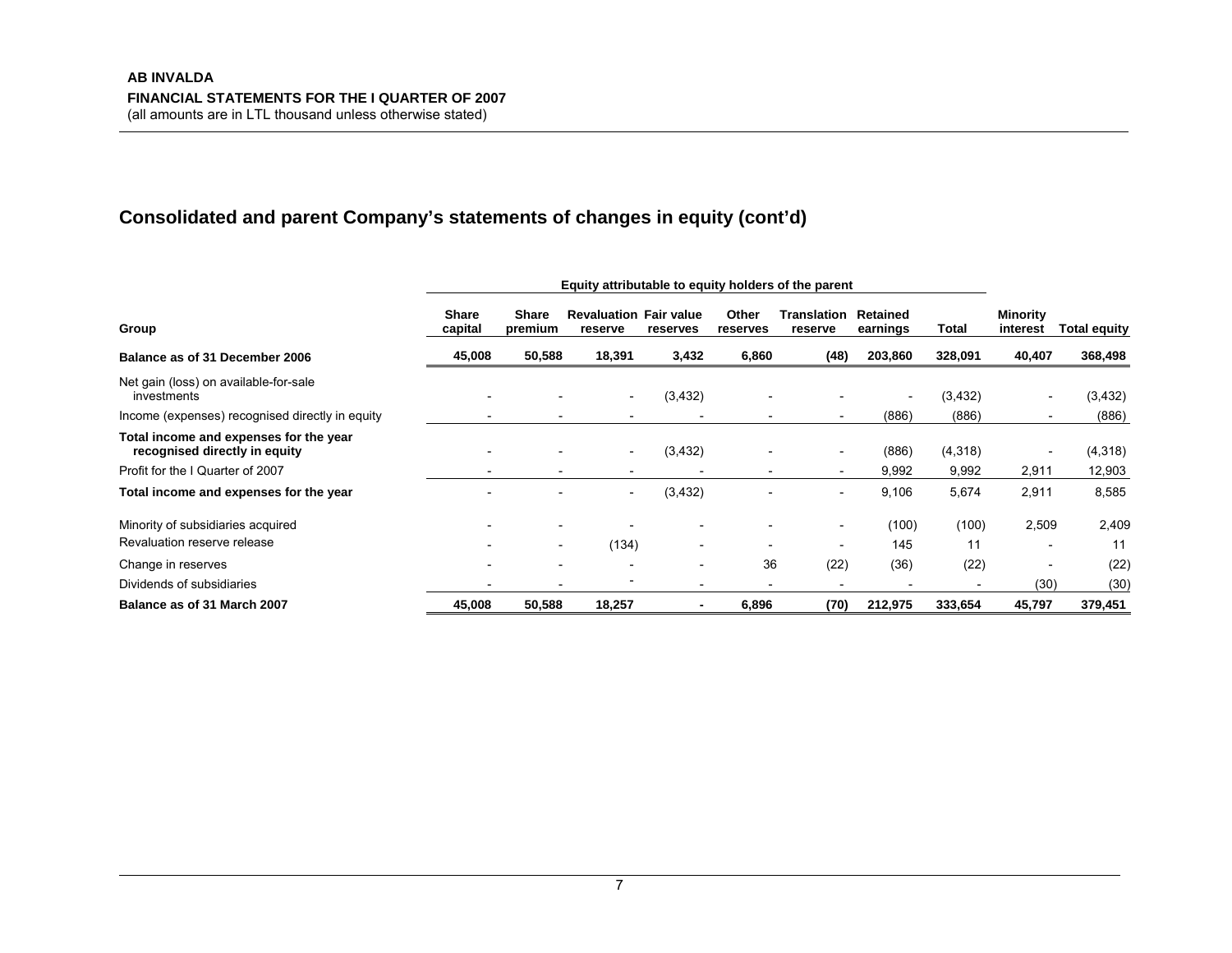# **Consolidated and parent Company's statements of changes in equity (cont'd)**

| Company                                          | <b>Share</b><br>capital | <b>Share</b><br>premium | Legal<br>reserve | <b>Fair value</b><br>reserve | <b>Retained</b><br>earnings | <b>Total</b> |
|--------------------------------------------------|-------------------------|-------------------------|------------------|------------------------------|-----------------------------|--------------|
| <b>Balance as of</b>                             |                         |                         |                  |                              |                             |              |
| 31 December 2005                                 | 41,735                  | 19,815                  | 2,587            | 771                          | 19,245                      | 84,153       |
| Net profit for the I Quarter of<br>2006          |                         | ۰                       |                  |                              | 3,795                       | 3,795        |
| <b>Total income and expenses</b><br>for the year |                         |                         |                  |                              | 3,795                       | 3,795        |
| Changes in fair value reserve                    |                         |                         |                  | (771)                        |                             | (771)        |
| Balance as of 31 March 2006                      | 41,735                  | 19,815                  | 2,587            | ۰                            | 23,040                      | 87,177       |
| Company                                          | <b>Share</b><br>capital | <b>Share</b><br>premium | Legal<br>reserve | <b>Fair value</b><br>reserve | <b>Retained</b><br>earnings | <b>Total</b> |
| <b>Balance as of</b>                             |                         |                         |                  |                              |                             |              |
| 31 December 2006                                 | 45,008                  | 50,588                  | 3,068            |                              | 47,675                      | 146,339      |
| Net profit for the I Quarter of<br>2007          |                         |                         |                  |                              | 14,041                      | 14,041       |
| <b>Total income and expenses</b><br>for the year |                         |                         |                  |                              | 14,041                      | 14,041       |
| Balance as of 31 March 2007                      | 45,008                  | 50,588                  | 3,068            |                              | 61,716                      | 160,380      |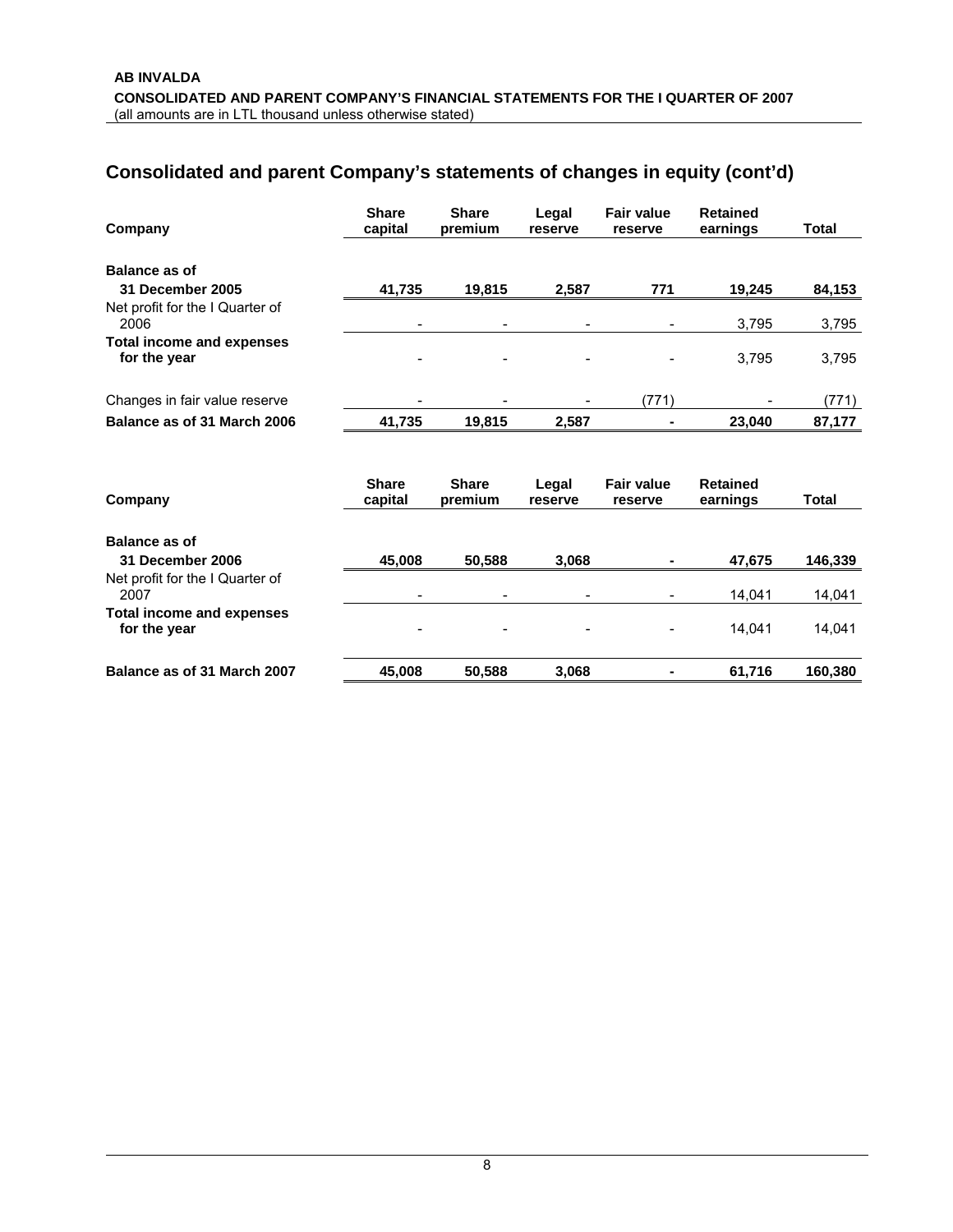### **Consolidated and parent Company's cash flow statements**

|                                                       | Group                       |           | Company                     |           |
|-------------------------------------------------------|-----------------------------|-----------|-----------------------------|-----------|
|                                                       | I Quarter I Quarter<br>2007 | 2006      | I Quarter I Quarter<br>2007 | 2006      |
| Cash flows from (to) operating activities             |                             |           |                             |           |
| Net profit                                            | 12,903                      | (21)      | 14,041                      | 3,795     |
| Adjustments for non-cash items:                       |                             |           |                             |           |
| Valuation gain, net                                   | (6,996)                     | (2,398)   |                             |           |
| Depreciation and amortization                         | 3,377                       | 3,704     | 39                          | 27        |
| (Gain) on disposal of property, plant and equipment   | (273)                       | (125)     |                             | (23)      |
| (Gain) on disposal of investments                     | (6, 145)                    | (2,630)   | (145)                       | (580)     |
| Share of net profits of associates and joint ventures | (3,481)                     | 3,258     |                             |           |
| Interest (income)                                     | (1,408)                     | (955)     | (903)                       | (348)     |
| Interest expenses                                     | 5,226                       | 4,245     | 1,353                       | 577       |
| Deferred taxes                                        | 2,021                       | 442       |                             |           |
| Current income tax expenses                           | 2,256                       | 962       |                             |           |
| Allowance for receivables                             |                             |           |                             |           |
| Allowance for inventories                             |                             |           |                             |           |
| Change in provisions                                  |                             |           |                             |           |
| Dividend (income)                                     |                             |           | (15,065)                    | (4,000)   |
| Loss (gain) from other financial activities           | 1,560                       | 1,353     | (2)                         | 1         |
|                                                       | 9,040                       | 7,835     | (683)                       | (551)     |
| <b>Changes in working capital:</b>                    |                             |           |                             |           |
| (Increase) decrease in inventories                    | 113                         | (33,962)  |                             |           |
| Decrease (increase) in trade and other receivables    | (4, 595)                    | (33, 356) |                             | (66,083)  |
| Decrease in other current assets                      | (17, 768)                   |           | (6)                         |           |
| (Decrease) increase in trade payables                 | 3,150                       | 21,533    | (269)                       | 4,396     |
| Income tax paid                                       | (362)                       | (1,950)   |                             | (280)     |
| (Decrease) increase in other current liabilities      | 3,015                       | 14,166    | 27                          | (108)     |
| Net cash flows (to) from operating activities         | (7, 407)                    | (25, 734) | (930)                       | (62, 626) |

*(cont'd on the next page)*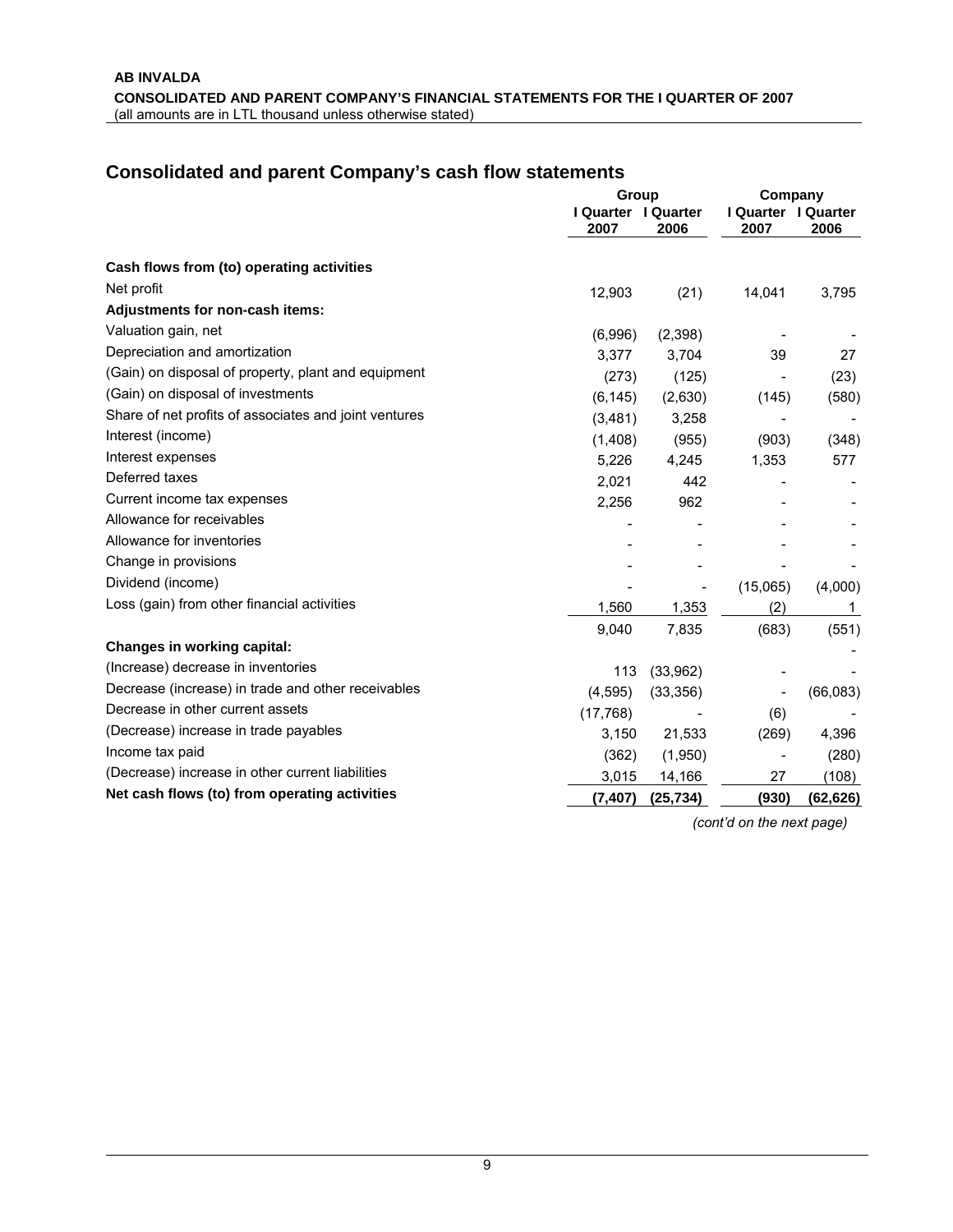# **Consolidated and parent Company's cash flow statements (cont'd)**

|                                                                                     | Group                       |                          | Company                     |           |
|-------------------------------------------------------------------------------------|-----------------------------|--------------------------|-----------------------------|-----------|
|                                                                                     | I Quarter I Quarter<br>2007 | 2006                     | I Quarter I Quarter<br>2007 | 2006      |
| Cash flows from (to) investing activities                                           |                             |                          |                             |           |
| (Acquisition) of tangible non-current assets (except investment<br>properties)      | (11, 896)                   |                          | (17)                        | (232)     |
| Proceeds from sale of tangible non-current assets (except<br>investment properties) | 204                         |                          |                             | 29        |
| (Acquisition) of investment properties                                              | (23, 786)                   | (3,918)                  |                             |           |
| Proceeds of sale of investment properties                                           | 1,137                       | 1,810                    |                             |           |
| (Acquisition) of subsidiaries, net of cash acquired                                 |                             |                          |                             | (8)       |
| Proceeds from sales of subsidiaries                                                 |                             |                          |                             |           |
| (Acquisition) of associates                                                         |                             |                          | (16, 443)                   | (2,630)   |
| Proceeds from sales of associates                                                   | 230                         | (2,630)                  | 230                         |           |
| Loans (granted)                                                                     | (3, 334)                    |                          | (10, 512)                   | (43, 461) |
| Repayment of granted loans                                                          |                             |                          | 1,133                       | 50,709    |
| Dividends received                                                                  | $\overline{a}$              | 3,977                    | 13,940                      | 4,000     |
| Interest received                                                                   | 1,408                       | 955                      | 45                          | 208       |
| (Acquisition) of minority interest                                                  | (160)                       | $\overline{\phantom{a}}$ | (1,632)                     |           |
| Other cash flow from investing activities                                           |                             |                          | (49)                        | 2,364     |
| Net cash flows (to) investing activities                                            | (36, 197)                   | 194                      | (13, 305)                   | 10,979    |
| Cash flows from (to) financing activities                                           |                             |                          |                             |           |
| Cash flows related to company shareholders                                          |                             |                          |                             |           |
| Issue of shares                                                                     |                             |                          |                             |           |
| Dividends (paid)                                                                    |                             |                          |                             |           |
| Dividends to minority                                                               | (30)                        | (100)                    |                             |           |
|                                                                                     | (30)                        | (100)                    |                             |           |
| Cash flows related to other sources of financing                                    |                             |                          |                             |           |
| Proceeds from loans                                                                 | 60,321                      | 130,705                  | 27,038                      | 87,523    |
| Issue of bonds                                                                      |                             |                          |                             |           |
| (Repayment) of loans                                                                | (32, 154)                   | (30,000)                 | (11, 795)                   | (35,620)  |
| Interest (paid)                                                                     | (5,226)                     | (4, 245)                 | (768)                       | (228)     |
| Financial lease (payments)                                                          | (267)                       |                          |                             |           |
| Other cash flows from financing activities                                          | 21,987                      | (1, 353)                 | 2                           | (1)       |
|                                                                                     | 44,661                      |                          | 14,477                      |           |
|                                                                                     |                             | 95,107                   |                             | 51,674    |
| Net cash flows from financial activities                                            | 44,631                      | 95,007                   | 14,477                      | 51,674    |
| Impact of currency exchange on cash and cash equivalents                            |                             |                          |                             |           |
| Net (decrease) increase in cash and cash equivalents                                | 1,027                       | 69,467                   | 242                         | 27        |
| Cash and cash equivalents at the beginning of the year                              | 9,161                       | 32,749                   | 82                          | 4         |
| Cash and cash equivalents at the end of the year                                    |                             |                          |                             | 31        |
|                                                                                     | 10,188                      | 102,216                  | 324                         |           |
|                                                                                     |                             |                          |                             | (the end) |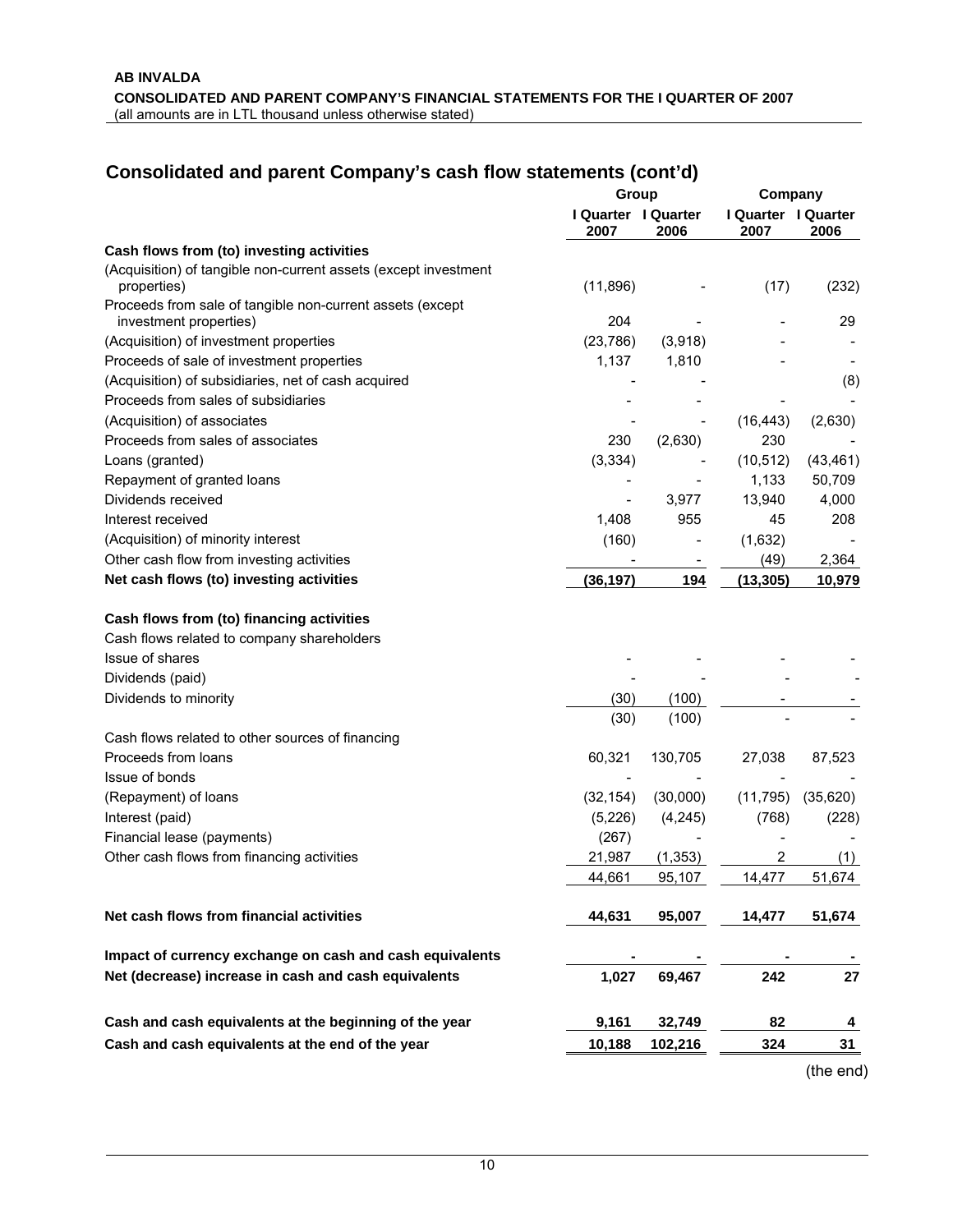### **Notes to the financial statements**

#### **1 General information**

AB Invalda (hereinafter "the Company") is a joint stock company registered in the Republic of Lithuania on 20 March 1992. The address of its registered office is as follows:

Šeimyniškių St. 3, Vilnius, Lithuania.

The Company is a holding entity and is engaged in investment and reinvestment in securities and supervision of business activities of controlled companies. The main activities of the Group include investments to real estate, financial mediation, pharmacy, furniture manufacturing, hotel management, road and bridge construction, other production and services.

The Company's shares are traded on the Current List of Vilnius Stock Exchange.

#### **2 Basis of preparation and accounting policies**

#### **Basis of preparation**

The interim condensed financial statements for the three months ended 31 March 2007 have been prepared in accordance with IAS 34 Interim Financial Reporting.

The interim condensed financial statements do not include all the information and disclosures required in the annual financial statements, and should be read in conjunction with the Group's annual financial statements as at 31 December 2006.

#### **Significant accounting policies**

The accounting policies adopted in the preparation of the interim condensed financial statements are consistent with those followed in the preparation of the Group's and Company's annual financial statements for the year ended 31 December 2006, except for the adoption of new Standards and Interpretations, noted below. Adoption of these Standards and Interpretations did not have any effect on the the Group's and Company's financial statements.

- IFRS 7 Financial Instruments: Disclosures (effective for annual periods beginning on or after 1 January 2007). IFRS 7 requires disclosures that enable users to evaluate the significance of the Group's financial instruments and the nature and extent of risks arising from those financial instruments.
- amendments to IAS 1 ("Capital Disclosures") (effective for annual periods beginning on or after 1 January 2007). This amendment requires the Company and the Group to make new disclosures to enable users of the financial statements to evaluate the Company's and the Group's objectives, policies and processes of managing capital.
- IFRIC 7 Applying the Restatement Approach under IAS 29 "Financial Reporting in Hyperinflationary Economies" (effective for annual periods beginning on or after 1 March 2006). This interpretation provides guidance on how to apply the requirements of IAS 29 in a reporting period in which an entity identifies the existence of hyperinflation in the economy of its functional currency, when that economy was not hyperinflationary in the prior period.
- IFRIC 8 Scope of IFRS 2 (effective after endorsed by European Union, but not earlier than 1 May 2006). This interpretation requires IFRS 2 to be applied to any arrangements where equity instruments are issued for consideration which appears to be less than fair value.
- IFRIC 9 Reassessment of Embedded Derivatives (effective for annual periods beginning on or after 1 June 2006). This interpretation establishes that the date to assess the existence of an embedded derivative is the date an entity first becomes a party to the contract, with reassessment only if there is a change to the contract that significantly modifies the cash flows.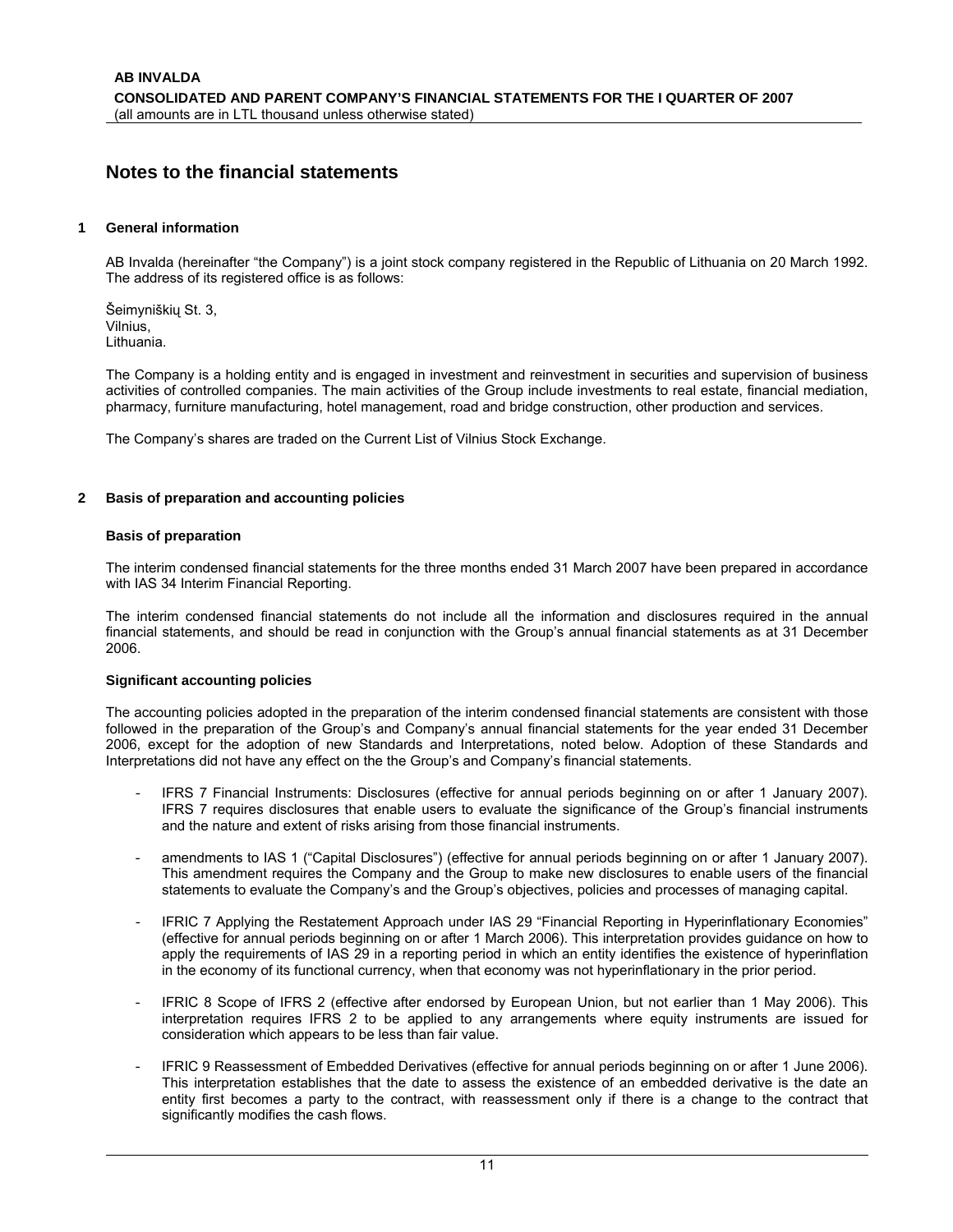#### **2 Basis of preparation and accounting policies (cont'd)**

IFRIC 10 Interim Financial Reporting and Impairment (effective for annual periods beginning on or after 1 November 2006). This interpretation establishes that the entity shall not reverse an impairment loss recognised in a previous interim period in respect of goodwill or an investment in either an equity instrument or a financial asset carried at cost.

#### **Comparative figures**

The Group has changed the presentation of income statement from disclosing expenses by function to expenses by nature, as it better reflects the specifics of the Group. Therefore the income statement of the  $1<sup>st</sup>$  quarter of 2006 was restated. Auditors' remarks were taken into consideration.

#### **3 Seasonality of operations**

Part of business activities controlled by the Group is seasonal. Road and bridge building business and hotel business give lower revenue and operational profit in the 1<sup>st</sup> quarter in contrast to the 2<sup>nd</sup> and the 3<sup>rd</sup> quarters. Investment assets owned by the Group are revaluated and the change of their value is included in the profit/loss statement at the end of a year. In the first quarter of 2007, only one recently obtained unit of assets was revaluated.

#### **4 Cash and cash equivalents**

|              | Group  | Company       |
|--------------|--------|---------------|
|              |        | 31 March 2007 |
| Cash at bank | 9,887  | 323           |
| Cash in hand | 301    | 4             |
|              | 10,188 | 324           |

#### **5 Dividends**

The General Meeting of shareholders of 11 May 2007 allocated LTL 11,252 thousand for dividends, i.e. LTL 0.25 per one share (these dividends are not included as liabilities in the balance of 31 March 2007). In 2006, LTL 8,347 thousand were allocated, i.e. LTL 0.20 per one share.

#### **6 Income tax**

|                                                              | <b>Group</b>      |                 | Company                  |                   |  |
|--------------------------------------------------------------|-------------------|-----------------|--------------------------|-------------------|--|
|                                                              | I Quarter<br>2007 | Quarter<br>2006 | l Quarter<br>2007        | l Quarter<br>2006 |  |
| Components of income tax expense                             |                   |                 |                          |                   |  |
| Current income tax charge                                    | (2,256)           | (962)           | $\overline{\phantom{0}}$ |                   |  |
| Deferred income tax income (expense)                         | (2,021)           | (442)           | $\overline{\phantom{0}}$ | -                 |  |
| Income tax (expenses) income charged to the income statement | (4,277)           | (1,404)         | $\overline{\phantom{0}}$ |                   |  |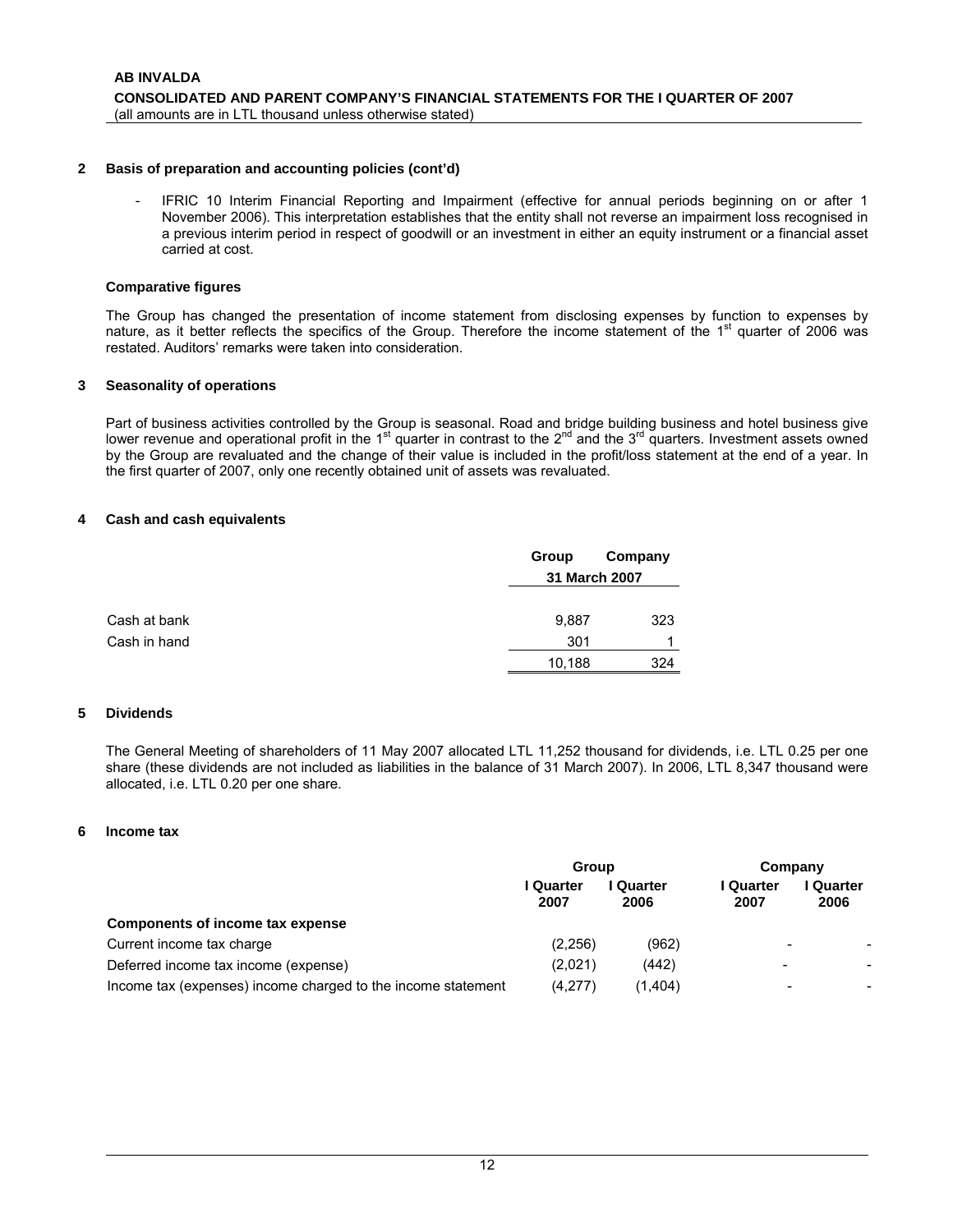#### **7 Investment into subsidiaries and associates**

#### **Acquisitions of 2007**

The following companies were newly established within the 1<sup>st</sup> quarter of 2007: *Iniciatyvos Fondas* VšĮ (100% controlled by *Invalda* AB), *INTF Investicija* UAB (100% controlled by *Invaldos Nekilnojamojo Turto Fondas* AB). Besides, *Invalda* AB invested in *Vilniaus Baldai* AB and *Sanitas* AB additionally. Mainly shares of these companies were acquired from other companies within the Group.

The Group acquired 0.23 % of shares of *Vilniaus Baldai* AB for LTL 160 thousand additionally. The value of the additional interest acquired was LTL 60 thousand. The negative difference equal to LTL 100 thousand between the consideration and the value of the interest acquired has been recognised directly to the shareholders equity.

The Group acquired 0.62 % of shares of Sanitas AB for LTL 2,498 thousand additionally. The value of the additional interest acquired was LTL 1,920 thousand. The goodwill of LTL 578 thousand was recognized in the value of the investment into associate.

#### **Sales in 2007**

Within the 1<sup>st</sup> quarter of 2007, *Panevėžio Melioracija* UAB was sold. The loss of the sale of LTL 1,271 thousand has been recognized in the income statement.

*Žemes Vystymo Fondas* UAB, *Žemes Vystymo Fondas 11* UAB, *Žemes Vystymo Fondas 12* UAB, *Žemes Vystymo Fondas 14* UAB, *Žemes Vystymo Fondas 15* UAB, *Žemes Vystymo Fondas 16* UAB, *Žemės Vystymo Grupė 3* UAB, *Žemės Vystymo Grupė 4* UAB, *Žemės Vystymo Grupė 5* UAB and *Žemės Vystymo Grupė 6* UAB were sold to the associate *Agrovaldymo Grupė* AB in order to achieve more efficient management.

#### **8 Other revenues and expenses**

#### **8.1. Other revenues**

|                                       | Group             |                 | Company                  |                   |
|---------------------------------------|-------------------|-----------------|--------------------------|-------------------|
|                                       | I Quarter<br>2007 | Quarter<br>2006 | l Quarter<br>2007        | l Quarter<br>2006 |
| Gain on sale of securities            | 7,800             | 4,217           | 145                      | 580               |
| Gain on sale of investment properties | 269               | 125             | $\overline{\phantom{0}}$ | -                 |
| Other                                 | 545               | 1,537           | 2                        | 24                |
|                                       | 8.614             | 5.879           | 147                      | 604               |

#### **8.2. Finance expenses**

|                                |                   | Group                                       |          |                 |
|--------------------------------|-------------------|---------------------------------------------|----------|-----------------|
|                                | I Quarter<br>2007 | I Quarter<br><b>Quarter</b><br>2006<br>2007 |          | Quarter<br>2006 |
| Interest expenses              | (5,226)           | (4,245)                                     | (1, 353) | (577)           |
| Foreign currency exchange loss | (499)             | (797)                                       | -        | (1)             |
| Other finance expenses         | (1.940)           | (1,535)                                     | (5)      |                 |
|                                | (7,665)           | (6, 577)                                    | (1,358)  | (578)           |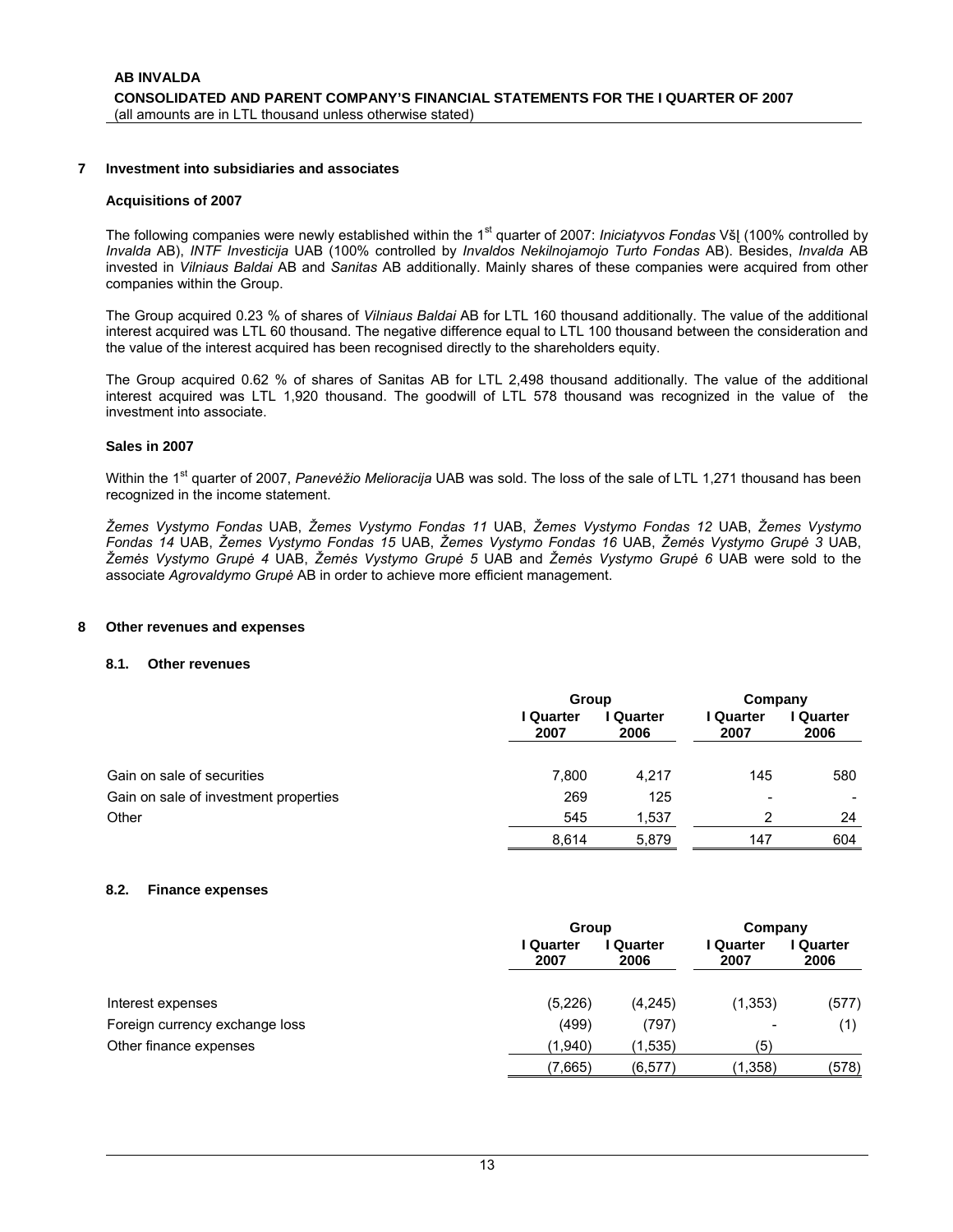#### **8.3 Finance income**

|                                | Group             |                 | Company           |                 |
|--------------------------------|-------------------|-----------------|-------------------|-----------------|
|                                | I Quarter<br>2007 | Quarter<br>2006 | l Quarter<br>2007 | Quarter<br>2006 |
|                                |                   |                 |                   |                 |
| Interest income                | 1,408             | 955             | 903               | 348             |
| Foreign currency exchange gain | 605               | 685             |                   |                 |
| Dividend income                |                   |                 | 15.065            | 4.000           |
| Other finance income           | 274               | 294             |                   |                 |
|                                | 2.287             | 1.934           | 15.975            | 4.348           |

#### **9 Property, plant and equipment, investment properties, intangible assets**

During the 1<sup>st</sup> quarter of 2007, the Group acquired investment properties with cost of LTL 23,786 thousand, property, plant and equipment with cost of LTL 11,828 thousand, and intangible assets with cost of LTL 68 thousand.

Investment properties with a net book value of LTL 870 thousand were disposed of by the Group during the 1<sup>st</sup> quarter of 2007, resulting in a net gain on disposal of LTL 267 thousand.

#### **10 Borrowings**

Within the 1<sup>st</sup> quarter of 2007, the Group took LTL 60,321 thousand as loans from banks and refunded LTL 32,154 thousand to banks. Besides, in January 2007, the company signed an agreement on the amendment of the lending contract, according to which the maturity date of loan is moved from 31 January 2007 to 31 January 2010. Thus a amount of EUR 14,480 thousand (an equivalent of LTL 49,997 thousand) is reclasified from the current borrowings as specified in the balance of 31 December 2006 to the non-current borrowings in the balance of 31 March 2007.

#### **11 Related party transactions**

The Company's transactions with related parties in the 1<sup>st</sup> Quarter of 2007 and related quarter-end balances were as follows:

|                                  | Sales to related<br>parties | <b>Purchases from</b><br>related parties | related parties | Amounts owed to Amounts owed by<br>related parties |
|----------------------------------|-----------------------------|------------------------------------------|-----------------|----------------------------------------------------|
| <b>UAB</b> Inred                 |                             | 139                                      | 2,250           |                                                    |
| AB FMJ Finasta                   |                             | 334                                      | 25,812          |                                                    |
| AB Vilniaus baldai               | 283                         |                                          |                 | 16,672                                             |
| AB Valmeda                       |                             | 120                                      | 9,056           |                                                    |
| AB Minija                        | 52                          |                                          |                 | 4,056                                              |
| UAB Saulės investicija           |                             |                                          |                 | 10                                                 |
| UAB Finasta investicijų valdymas |                             | 29                                       | 29              |                                                    |
| <b>UAB Aikstentis</b>            |                             |                                          | 233             |                                                    |
| UAB Finansų spektras             |                             | 15                                       | 15              |                                                    |
| UAB Finasta rizikos valdymas     |                             | 63                                       | 4,351           |                                                    |
| <b>UAB Hidroprojektas</b>        |                             | 6                                        |                 |                                                    |
| UAB Kelio ženklai                | 28                          |                                          |                 | 1,981                                              |
| SIA Inreal                       | 8                           |                                          |                 | 664                                                |
| <b>SIA Gravity</b>               |                             |                                          |                 | 1,222                                              |
| <b>AB Sanitas</b>                | 45                          |                                          |                 | 4,463                                              |
| Inreal LLC                       |                             | 21                                       | 179             |                                                    |
| AB Kauno tiltai                  | 49                          |                                          |                 | 4,551                                              |
| UAB Nerijos būstas               | 64                          |                                          |                 | 3,773                                              |
|                                  |                             |                                          |                 | (cont'd in the next page)                          |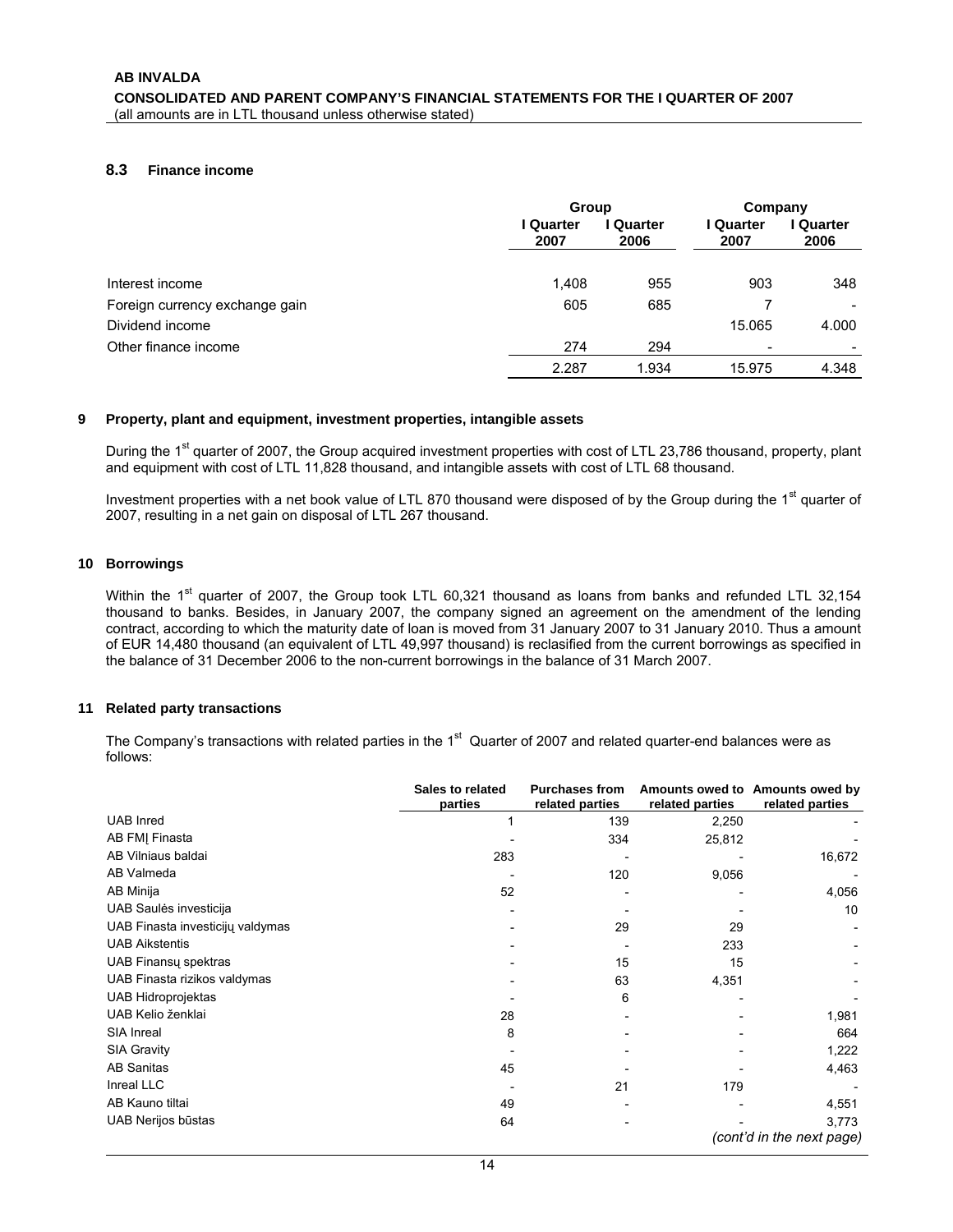#### **11 Related party transactions (cont'd)**

|                                    | Sales to related<br>parties | <b>Purchases from</b><br>related parties | related parties | Amounts owed to Amounts owed by<br>related parties |
|------------------------------------|-----------------------------|------------------------------------------|-----------------|----------------------------------------------------|
| UAB Laikinosios sostinės projektai | 38                          |                                          |                 | 2,423                                              |
| UAB VIPC Klaipėda                  | 24                          |                                          |                 | 1,412                                              |
| UAB Žemės vystymo fondas           | 16                          |                                          |                 | 619                                                |
| UAB Žemės Vystymo Fondas 11        | 12                          |                                          |                 | 455                                                |
| UAB Žemės Vystymo Fondas 12        | 13                          |                                          |                 | 492                                                |
| UAB Žemės vystymo grupė 5          | 2                           |                                          |                 | 209                                                |
| UAB Žemės vystymo grupė 6          | 11                          |                                          |                 | 538                                                |
| UAB Žemės vystymo fondas 15        | 2                           |                                          |                 | 191                                                |
| UAB Žemės vystymo fondas 16        | 2                           |                                          |                 | 191                                                |
| UAB Žemės vystymo fondas 17        |                             |                                          |                 | 534                                                |
| AB Agrovaldymo Grupė               | 77                          |                                          |                 | 3,205                                              |
| UAB Dommo Nerija                   |                             |                                          |                 | 427                                                |
| <b>SIA AMMO</b>                    | 37                          |                                          |                 | 2,512                                              |
| SIA DOMMO GRUPA                    | 107                         |                                          |                 | 7,362                                              |
|                                    | 885                         | 727                                      | 41,925          | 57,962                                             |

*(the end)* 

The Company's transactions with related parties in the 1<sup>st</sup> Quarter of 2006 and related quarter-end balances were as follows:

|                                        | Sales to related<br>parties | <b>Purchases from</b><br>related parties | related parties | Amounts owed to Amounts owed by<br>related parties |
|----------------------------------------|-----------------------------|------------------------------------------|-----------------|----------------------------------------------------|
| AB Invaldos nekilnojamojo turto fondas |                             | 20                                       | 6,950           |                                                    |
| <b>UAB</b> Inred                       | 24                          | 47                                       | 4               | 3,631                                              |
| AB FMJ Finasta                         | 13                          | 91                                       | 5,845           | 66,344                                             |
| AB Vilniaus baldai                     | 131                         |                                          |                 | 11,023                                             |
| AB Valmeda                             |                             | 95                                       | 14,216          |                                                    |
| UAB Saulės investicija                 |                             |                                          |                 | 357                                                |
| UAB Finansy spektras                   |                             | 18                                       | 3,014           |                                                    |
| <b>UAB Hidroprojektas</b>              |                             | 2                                        | 500             |                                                    |
| UAB Naujoji švara                      | 23                          |                                          |                 | 1,738                                              |
| <b>UAB</b> Ineturas                    | 83                          |                                          | 90              |                                                    |
| <b>UAB Ekotra</b>                      | 3                           |                                          |                 | 633                                                |
| <b>UAB IBC logistika</b>               | 32                          |                                          |                 | 2,881                                              |
| UAB Nerijos būstas                     | 8                           |                                          |                 | 2,365                                              |
| AB Pozityvios investicijos             | 31                          | 36                                       | 7,771           | 43                                                 |
|                                        | 349                         | 309                                      | 38,390          | 89,015                                             |

The Group's transactions with related parties in the  $1<sup>st</sup>$  Quarter of 2007 and related quarter-end balances were as follows:

|                                    | Sales to related<br>parties | <b>Purchases from</b><br>related parties | Amounts owed to<br>related parties | Amounts owed by<br>related parties |
|------------------------------------|-----------------------------|------------------------------------------|------------------------------------|------------------------------------|
| UAB DOMMO Nerija                   | 10                          |                                          |                                    | 427                                |
| UAB VIPC Klaipėda                  | 32                          |                                          |                                    | 1,412                              |
| UAB Laikinosios Sostinės Projektai | 84                          |                                          | $\overline{\phantom{a}}$           | 3,468                              |
| <b>UAB MBGK</b>                    | 31                          | 140                                      |                                    | 560                                |
| <b>SIA AMMO</b>                    | 78                          | $\overline{\phantom{0}}$                 |                                    | 2,513                              |
| <b>SIA DOMMO GRUPA</b>             | 107                         | 32                                       |                                    | 8,518                              |
| AB Agrovaldymo Grupė               | 77                          |                                          | 3                                  | 3,205                              |
| UAB Žemės Vystymo Fondas           | 17                          | $\overline{\phantom{a}}$                 |                                    | 619<br>(cont'd in the next page)   |